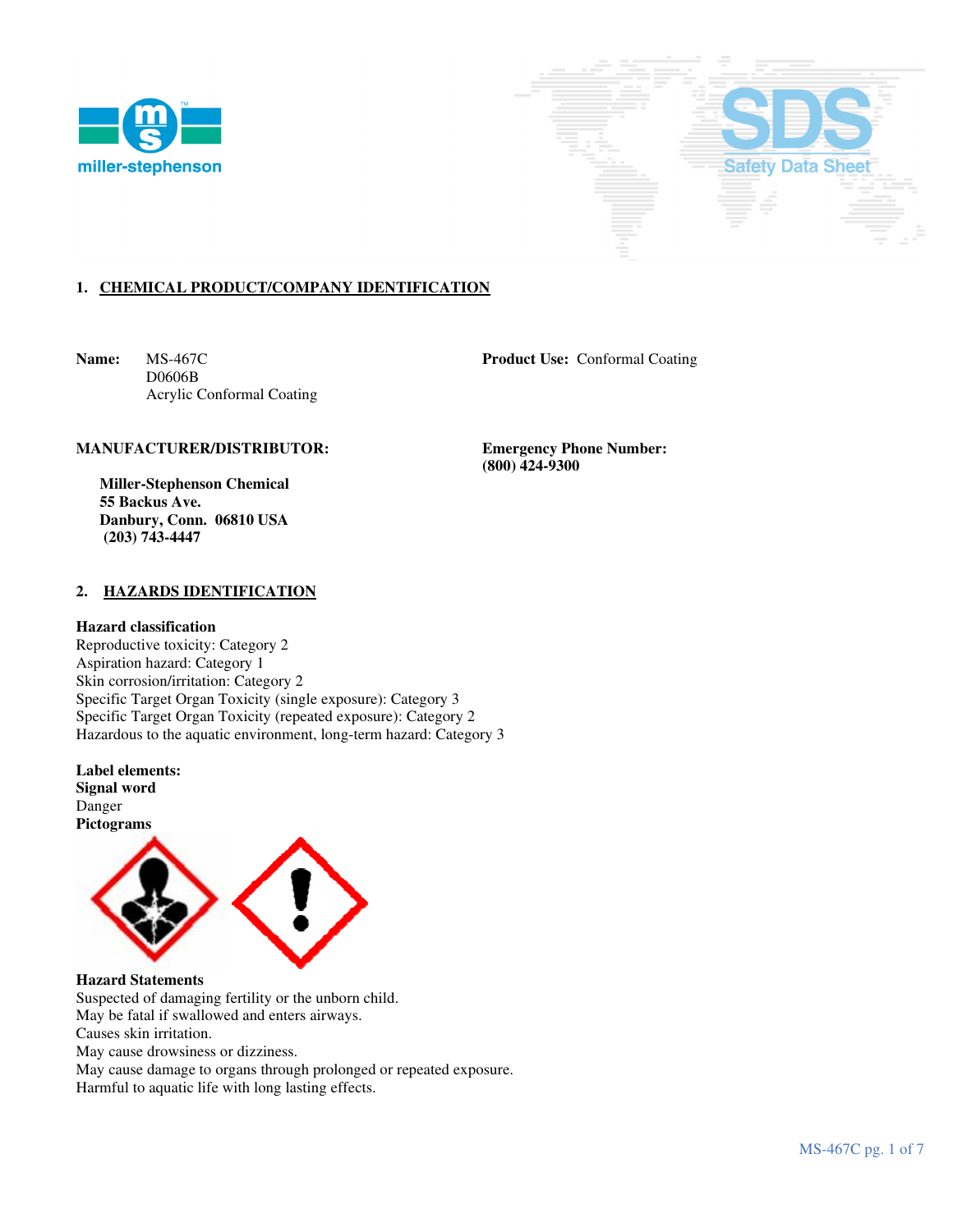### **Precautionary Statements**

Do not handle until all safety precautions have been read and understood. Do not breathe mist/vapors/spray. Wash skin thoroughly after handling. Use only outdoors or in a well-ventilated area. Wear eye protection, protective clothing, and protective gloves. IF SWALLOWED: Immediately call POISON CENTER or doctor/physician. Do NOT induce vomiting. IF ON SKIN: wash with plenty of water. IF SKIN irritation occurs: Get medical advice/attention. IF INHALED: Remove victim to fresh air and keep at rest in a position comfortable for breathing. Call POISON CENTER or doctor/physician if you feel unwell. Take off contaminated clothing and wash before reuse. Avoid release to the environment. Store in a well-ventilated place. Keep container tightly closed. Dispose of contents/ container in accordance with local, regional, national regulations.

### **3. INGREDIENTS**

| <b>Material</b> (s)                      | CAS No.     | Approximate $\%$ |  |
|------------------------------------------|-------------|------------------|--|
| $1,1,1,2,2,3,4,5,5,5$ -Decafluoropentane | 138495-42-8 | $35 - 40$        |  |
| Trans 1,2-dichloroethylene               | 156-60-5    | $35 - 40$        |  |
| Toluene                                  | 108-88-3    | $18 - 22$        |  |

# **4. FIRST AID MEASURES**

**Inhalation:** Remove patient to fresh air. If not breathing, give artificial respiration. Give oxygen as necessary if qualified person is available. Get medical attention if necessary.

**Eye:** Flush with large amounts of water for at least 15 minutes, lifting eyelids until no evidence of the chemical remains. Remove contact lenses, if present and easy to do. Continue to rinse. Get medical attention if necessary.

**Skin:** Wash immediately with soap and plenty of water for at least 15 minutes. Wash contaminated clothing before use. Get medical attention if necessary.

**Oral:** Rinse mouth. Do NOT induce vomiting. Never give anything by mouth to an unconscious person. Call a POISON CENTER/doctor/physician if you feel unwell.

#### **5. FIRE FIGHTING MEASURES**

**Flash Point:** None **Method:** Pensky Martin Closed Cup

**Suitable Extinguishing Media:** Water spray, Alcohol resistant foam, Dry chemical powder, Carbon dioxide (CO2)

**Unsuitable extinguishing media:** Do not use a heavy water stream. Use of heavy stream of water may spread fire.

**Special hazards:** The product is not flammable but may burn at high temperatures. Gas/vapor are heavier than air. May accumulate in confined spaces, particularly at or below ground level. Containers may rupture when exposed to excessive heat. Hazardous reactions will not occur under normal conditions.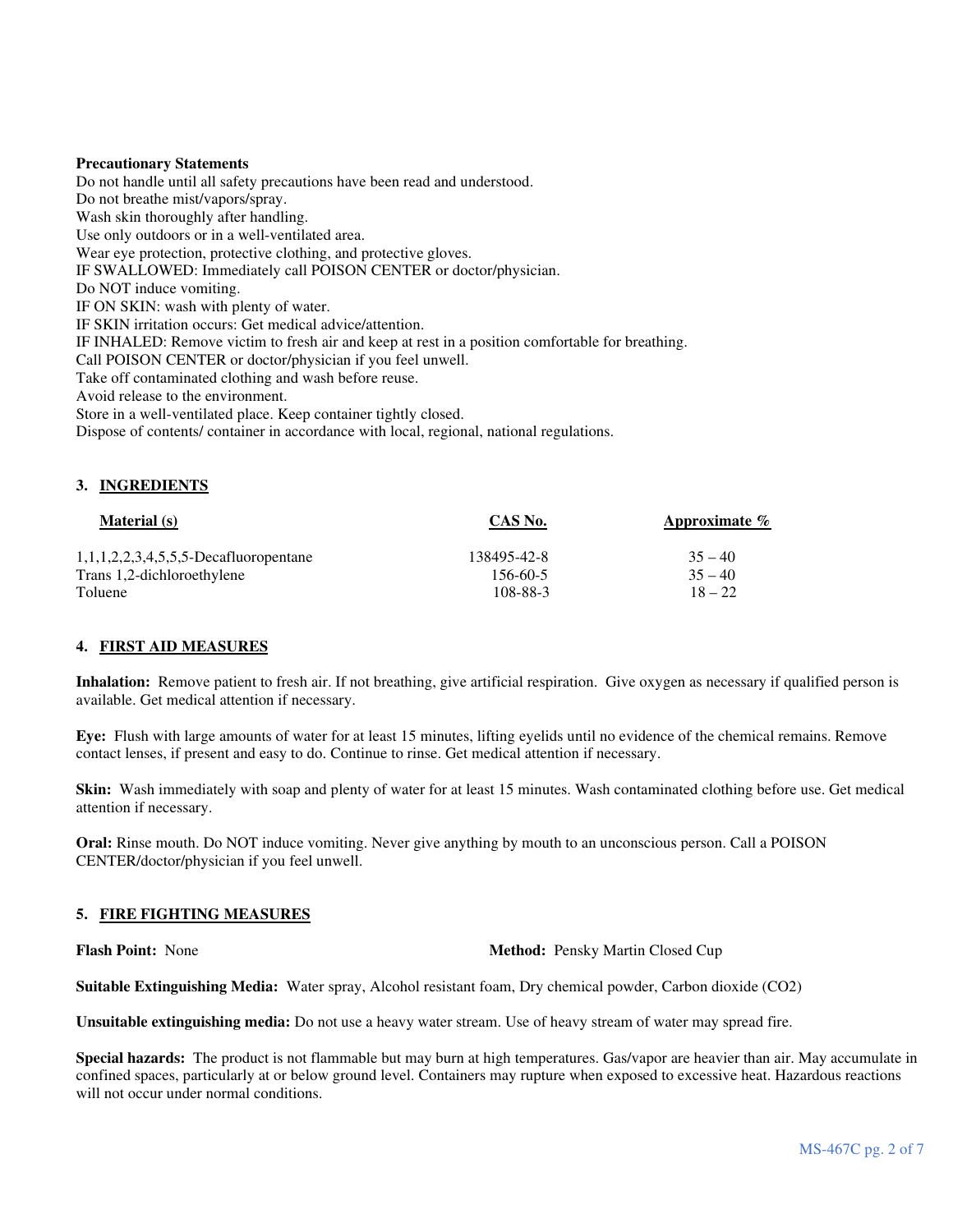**Special Fire Fighting Instruction:** Do not enter area without personal protective equipment, including respiratory protection. Exposure to decomposition products may be a hazard to health. Wear self-contained breathing apparatus, if necessary. Use water spray and fog for cooling exposed containers. Do not allow run-off from fire-fighting to enter drains or water sources.

# **6. ACCIDENTAL RELEASE MEASURES**

**Personal precautions, protective equipment and emergency procedures:** Evacuate personnel to safe area. Ventilate area, especially low or enclosed places where heavy vapors might collect. In case of insufficient ventilation, wear suitable respiratory equipment. Use appropriate personal protection equipment. Upon arrival at the scene, a first responder is expected to recognize the presence of dangerous goods, protect oneself and the public, secure area and call for assistance of trained personnel as soon as conditions permit.

**Environmental precautions:** Prevent material from entering sewers, waterways, or low areas. Should not be released into the environment.

**Methods and materials for containment and clean up:** Contain spillage, and then collect with inert material, (e.g. sand, earth, diatomaceous earth, vermiculite) and place in container for disposal according to local / national regulations.

# **7. HANDLING AND STORAGE**

**Handling:** Avoid breathing vapors or mist. Use only with adequate ventilation. Avoid contact with eyes, skin, or clothing. Do not eat, drink or smoke when handling this product. Wash thoroughly after handling. Do not handle until all safety operating conditions are established and maintained.

**Storage Conditions:** Store tightly sealed in a clean, dry place, and well ventilated place. Do not store in temperatures that exceed 125oF/52oC.

#### **8. EXPOSURE CONTROLS/PERSONAL PROTECTION**

| <b>Exposure Limits:</b>                  | TLV (ACGIH)     | PEL (OSHA)      |
|------------------------------------------|-----------------|-----------------|
| $1,1,1,2,2,3,4,5,5,5$ -Decafluoropentane | Not Established | Not Established |
| Trans, 1, 2-Dichloroethylene             | 200 ppm TWA     | 200 ppm TWA     |
| Toluene                                  | 20 ppm TWA      | 200 ppm TWA     |

Use only with adequate ventilation. Vapors are heavier than air posing a hazard of asphyxia if they are trapped in enclosed or low places.

**Eye Protection:** Wear safety glasses or coverall chemical splash goggles. An eyewash and safety shower should be nearby.

**Respiratory Protection:** Where there is potential for airborne exposures more than applicable limits, wear NIOSH approved respiratory protection.

**Skin Protection:** Where there is potential for skin contact have available and wear as appropriate impervious gloves. Protective gloves and chemical splash goggles should be used when handling liquid.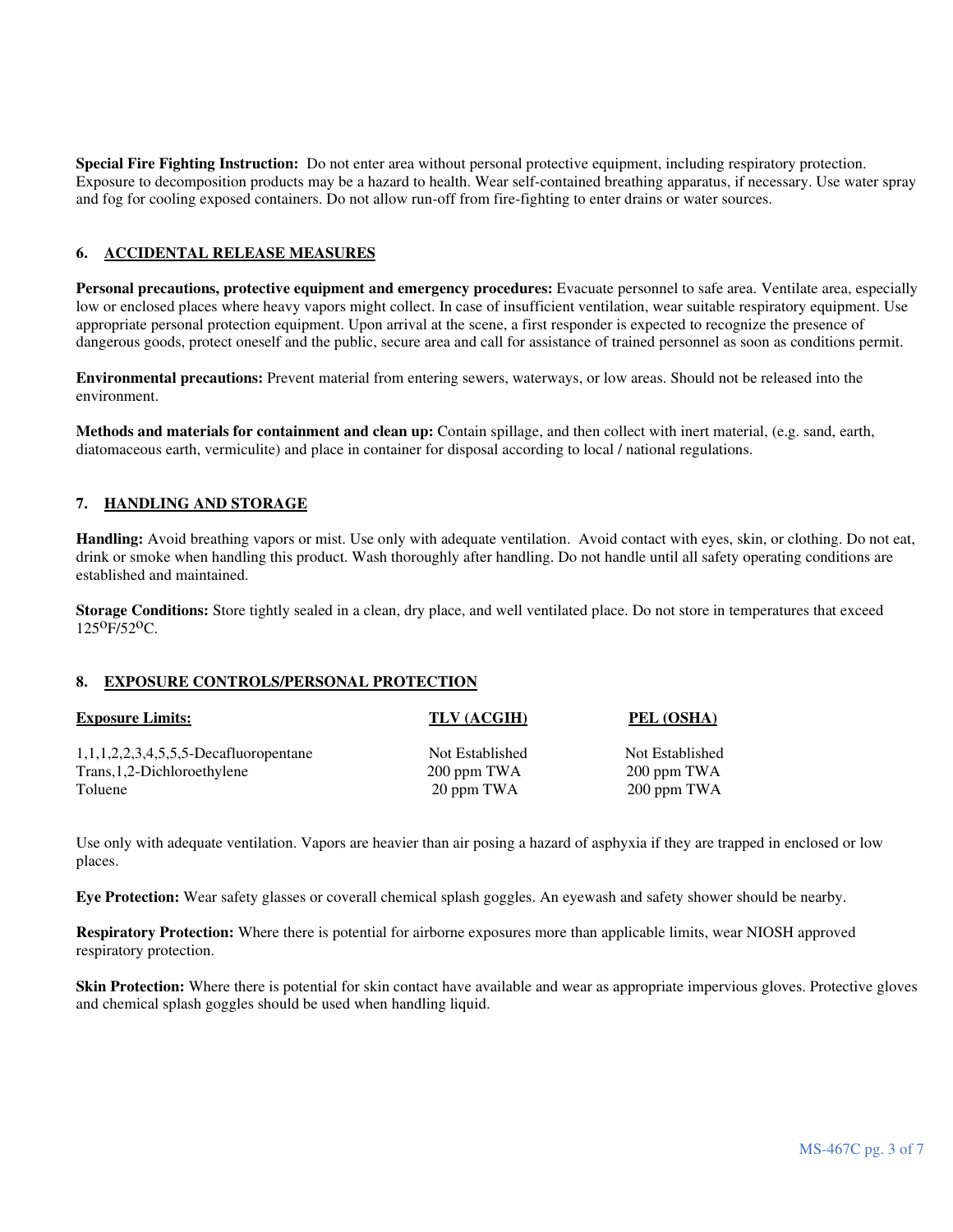# **9. PHYSICAL AND CHEMICAL PROPERTIES**

| <b>Boiling Point:</b> $118^{\circ}F/48^{\circ}C$ | <b>Percent Volatile by Volume: 93</b>              |
|--------------------------------------------------|----------------------------------------------------|
| <b>Density:</b> 1.26 g/cc $\omega$ 77°F/25°C     | Vapor Pressure: N.A.                               |
| Vapor Density (Air=1): N.A.                      | <b>Solubility in <math>H_2O</math>:</b> Negligible |
| <b>pH</b> Information: Neutral                   | <b>Evaporation Rate (CC14=1): N.A.</b>             |
| <b>Form:</b> Liquid                              | <b>Appearance: Clear</b>                           |
| <b>Color:</b> Colorless                          | <b>Odor:</b> Solvent odor                          |

# **10. STABILITY AND REACTIVITY**

**Reactivity:** Hazardous reactions will not occur under normal conditions.

**Chemical stability:** Stable under normal conditions.

**Possibility of hazardous reactions:** Hazardous polymerization will not occur.

**Material and Conditions to Avoid:** Direct sunlight. Heat. Strong oxidizers. Strong acids, Strong bases, Halogenated compounds.

**Decomposition:** Carbon oxide, Hydrocarbons, Aldehydes.

#### **11. TOXICOLOGICAL INFORMATION**

#### **1,1,1,2,2,3,4,5,5,5-Decafluoropentane**

**Information on likely routes of exposure:** Inhalation, Skin contact, Ingestion, Eye contact **Acute Oral:** LD50: > 5000 mg/kg in rats **Acute Inhalation (vapor):** 4 hour LC50: 114 mg/l in rats **Acute Dermal:** LD50: > 5000 mg/kg in rats **Skin Corrosion/Irritation:** No skin irritation in rabbits. **Serious Eye Irritation/ Eye Irritation:** No eye irritation in rabbits. **Skin Sensitization:** No skin sensitization in Guinea pigs. **Respiratory Sensitization:** Not classified based on available information. **Germ Cell Mutagenicity:** Weight of evidence does not support classification as a germ cell mutagen. **Carcinogenicity:** Not classified based on available information. **Reproductive toxicity:** Weight of evidence does not support classification as a germ cell mutagen. **STOT-single exposure:** Not classified based on available information. **STOT-repeated exposure:** No significant health effects observed in animals at concentrations of 1mg/l/6h/d or less. Aspiration toxicity**: Not classified based on available information.**

#### **Trans-1,2-Dichloroethylene**

**Acute Oral:** LD50: 7902 mg/kg in rats. Method: OECD Test Guideline 420 **Acute Dermal:** LD50: > 5,000 mg/kg in rabbits. Method: OECD Test Guideline 402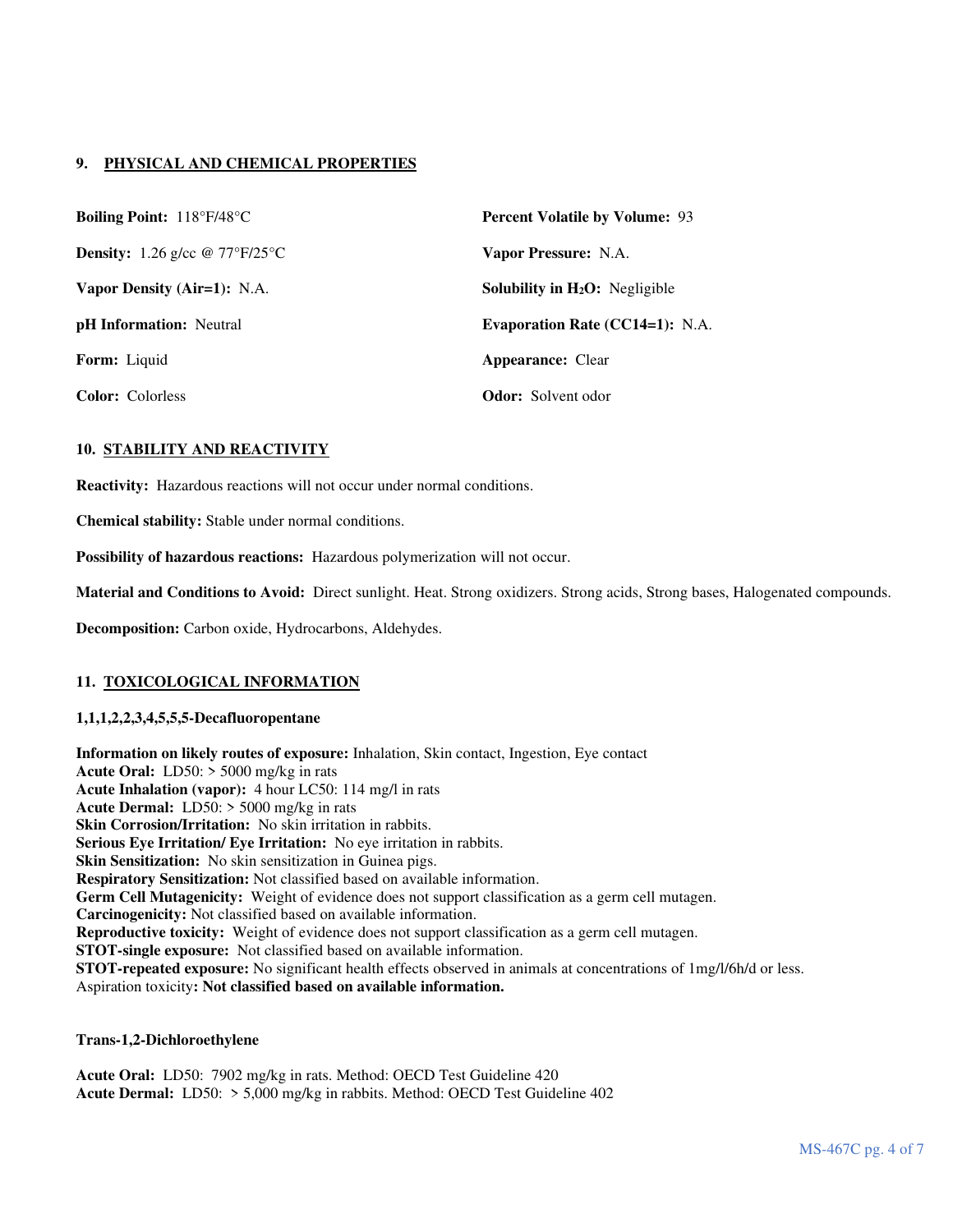**Acute Inhalation:** 4 hour LC50: 95.5 mg/l in rats. Test atmosphere: vapor. Method: OECD Test Guideline 403 **Skin Corrosion/Irritation:** Mild skin irritation in rabbits. Method: OECD Test Guideline 404 **Serious Eye Irritation/ Eye Irritation:** Eye irritation in rabbits. Reversing within 7 days. Method: OECD Test Guideline 405

**Skin Sensitization:** Not classified based on available information.

**Respiratory Sensitization:** Not classified based on available information.

**Germ Cell Mutagenicity:** In vitro and In vivo – Not Mutagenic. Weight of evidence does not support classification as a germ cell mutagen.

**Carcinogenicity:** Not classified based on available information.

**Reproductive toxicity:** Embryo-fetal development: Negative in rat by inhalation. Method: OECD Test Guideline 414 **STOT-single exposure:** May cause drowsiness and dizziness.

**STOT-repeated exposure:** No significant health effects observed in animals at concentrations of 250 ppmV/6h/d or less by inhalation. **Aspiration toxicity:** Not classified based on available information.

# **Toluene**

**Oral:** LD50: 5,580 mg/kg in rats (OECD Test Guideline 401)

**Dermal:** LD50: 12,196 mg/kg in rabbits

**Inhalation (vapor):** 4 hour LC50: 25.7 mg/l in male rats & 30 mg/l in female rats (OECD Test Guideline 403)

**Skin corrosion/irritation:** Irritating to skin in rabbits (OECD Test Guideline 404)

**Serious eye damage/eye irritation:** No eye irritation in rabbits (OECD Test Guideline 405)

**Respiratory or skin sensitization:** Maximization Test: Negative in Guinea pigs (OECD Test Guideline 406)

**Germ cell mutagenicity:** In vitro and vivo tests did not show mutagenic effects.

**Carcinogenicity:** Animal testing did not show any carcinogenic effects.

**Reproductive toxicity:** Animal testing did not show any effects on fertility.

**STOT-single exposure:** Inhalation - Target organs: Central nervous system. May cause drowsiness or dizziness.

**STOT-repeated exposure:** Inhalation - May cause damage to organs through prolonged or repeated exposure.

**Aspiration toxicity:** May be fatal if swallowed and enters airways.

# **12. ECOLOGICAL INFORMATION**

# **1,1,1,2,2,3,4,5,5,5-Decafluoropentane**

96 hour LC50 in Oncorhynchus mykiss (rainbow trout): 13.9 mg/l 96 hour LC50 in Pimephales promelas (fathead minnow): 27.2 mg/1 96 hour LC50 in Danio rerio (zebra fish): 13 mg/l 48 hour LC50 in Daphnia magna (Water flea): 11.7 mg/l 72 hour EC50 in Pseudokirchneriella subcapitata (Green algae): >120 mg/l 21 days NOEC in Daphnia magna (Water flea): 1.72 mg/l **Biodegradability:** Not readily biodegradable. **Bioaccumulative potential:** Bioaccumulation is unlikely. **Mobility in soil:** No data available

# **Trans-1,2-Dichloroethylene**

96 hour LC50 in Lepomis marochirus (Bluegill sunfish): 135 mg/l. Based on data from similar materials. 48 hour EC50 in Daphnia magna (Water flea): 220 mg/l. Method: EPA-660/3-75-009 48 hour EbC50 in Pseudokirchneriella subcapitata (Green algae): 36.36 mg/l. Method: OECD Test Guideline 201 **Biodegradability:** Not readily biodegradable. Method: OECD Test Guideline 301D **Bioaccumulative potential:** Partition coefficient: n-octanol/water: log Pow: 2.06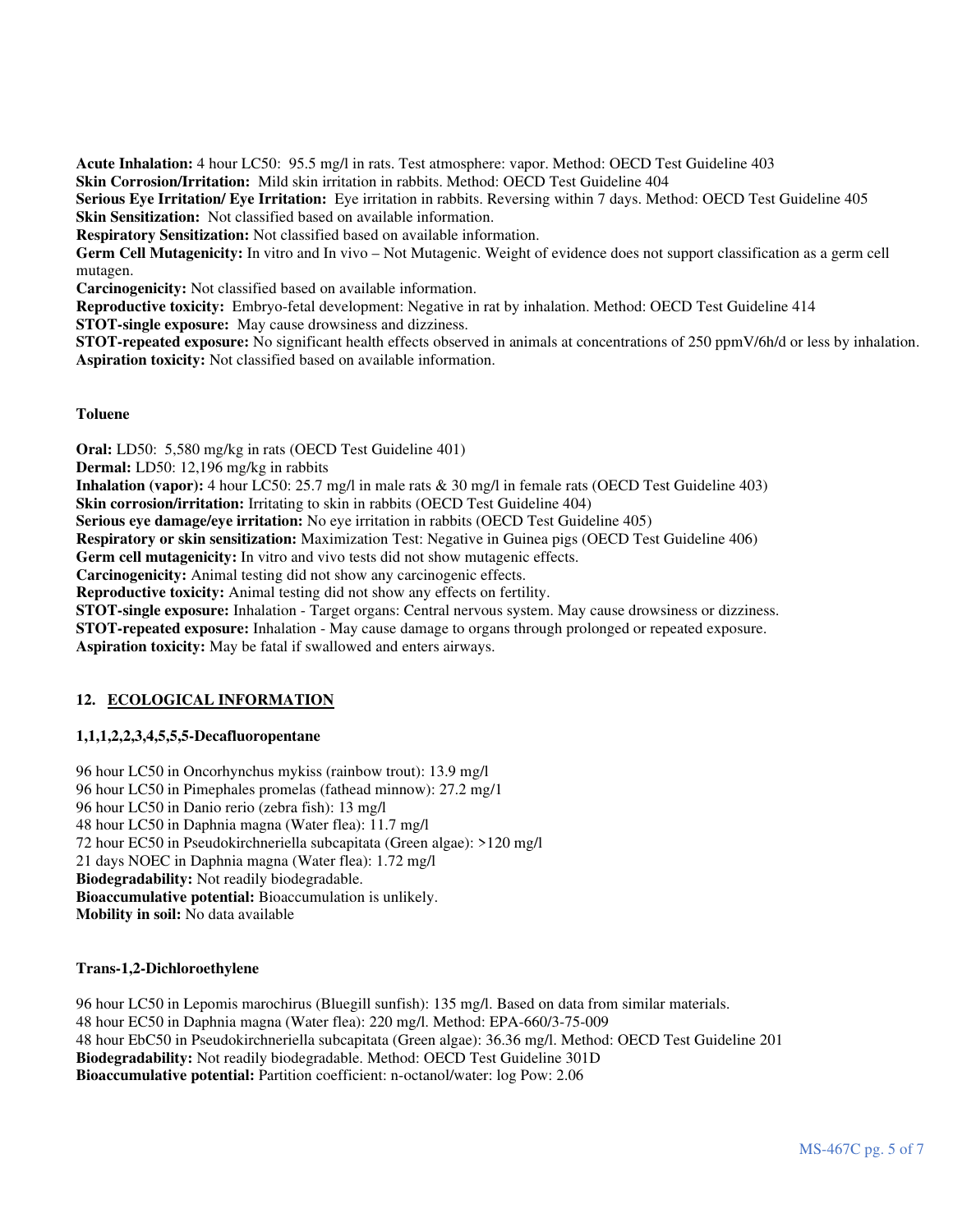# **Toluene**

96 hour LC50 in Oncorhynchus mykiss( rainbow trout): 5.8 mg/l 48 hour LC50 in Ceriodaphnia dubia, semi-static test: 3.78 mg/l 72 hour EbC50 in Pseudokirchneriella subcapitata (green algae), Biomass: 12.5mg/l (Method: OECD Test Guideline 201) 16 hour IC50 in bacteria: 29 mg/l 40 days NOEC in fish, flow-through test, growth: 1.4 mg/l 7 days NOEC in Ceriodaphnia dubia (water flea), number of offspring: 0.74 mg/l **Biodegradability:** Readily biodegradable. Method: OECD Test Guideline 301C **Bioaccumulative potential:** Bioconcentration potential is low (Log Pow  $\leq$  3) Partition coefficient: n-octanol/water: log Pow: 2.73

### **13. DISPOSAL CONSIDERATIONS**

Comply with Federal, State/Provincial and Local regulations. Remove to a permitted waste disposal facility.

### **14. TRANSPORT INFORMATION**

**U.S. DOT** Not Regulated

**IATA** Not Regulated

 **IMDG** Not Regulated

#### **15. REGULATORY INFORMATION**

### **U.S. Federal Regulations**

**TSCA:** All ingredients are listed in TSCA inventory.

1,1,1,2,2,3,4,5,5,5-Decafluoropentane (CAS# 138495-42-8) - The United States Environmental Protection Agency has established a Significant New Use Rule (SNUR; 40 CFR 721.5645) for this product. Also, this product requires an export notification under TSCA Section 12(b) and 40 CFR Part 707 Subpart D.

**State Regulations (U.S.)** 

**California Proposition 65**: This product contains a chemical known to the State of California to cause cancer and/or birth defects or other reproductive harm. Toluene (CAS 108-88-3) – Developmental Toxin.

#### **16. OTHER INFORMATION**

#### **NPCA-HMIS Ratings:**

| Health       | $-2$ |                                                                                |
|--------------|------|--------------------------------------------------------------------------------|
| Flammability | $-1$ |                                                                                |
| Reactivity   | - 1  |                                                                                |
|              |      | Personal Protective rating to be supplied by user depending on the conditions. |